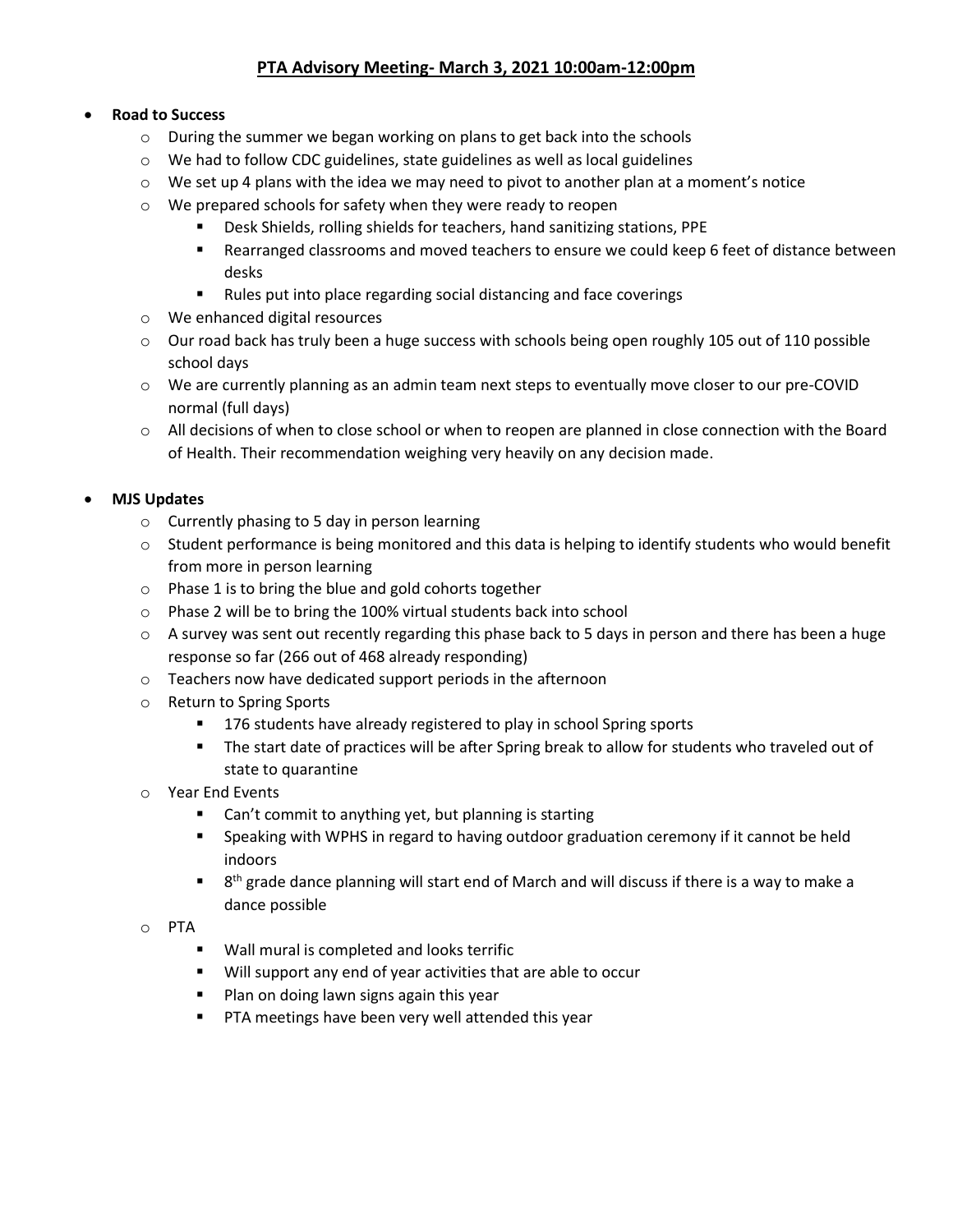## • **MTV Updates**

- $\circ$  Staff has done an amazing job of keeping spirits up and having school be a fun environment
- o Running various activities to keep school spirit up
- o Working to keep usual end of year activities going this year
- $\circ$  Partnering with WPHS Junior Achievement Group for virtual meetings with the students
- $\circ$  Barclay's is meeting with the 4<sup>th</sup> grade classes for Digital Eagle Coding. This program is to help inspire kids to engage in technology
- o PTA
	- Continuing with the Dine to Donate programs
	- Working on a fundraiser to raise money in order to supply teachers and staff with a special lunch for Teacher Appreciation week

#### • **BMS Updates**

- $\circ$  Starting to plan end of year activities, cannot commit to anything yet though
- o There will be roughly 120 new kindergarten children in district next year
- o Kindergarten screening is in the process of being planned
- o Kindergarten orientation will be virtual this year
- o PTA
	- Having virtual assemblies for students
	- Read-a-thon currently going on. Students have already read for over 22,000 minutes and the PTA has raised over \$11,000
	- Working through a \$40,000 grant for the new playground
	- Activities that have happened: Dine to Donate, Trivia Night, Gertrude Hawk, Donuts fundraiser, Valentine's Day cards for frontline workers

#### • **SDS Updates**

- o Just finished the SOUPerbowl with the other schools in the district. 2,031 lbs of food were collected and donated to the Interfaith Food Pantry. District will receive a plaque for collecting so much food
- $\circ$  School had a visit from Cat in the Hat, have had Mystery Readers and participated in Wacky Wednesday in celebration of Dr. Seuss
- o PTA
	- Having a virtual PJ Bingo night for students
	- **EXECT** Started a Grant Program in which teachers can apply for a grant from the PTA
	- Fundraising efforts include: Valentine's pizza kits, string art, birthday lawn signs, private easter egg hunt, trivia night
	- 5<sup>th</sup> grade held a wreath sale and bake sale (with Nothing Bundt Cakes)

#### • **Special Education Updates**

- o Just had a workshop meeting which had 25-30 participants
- o Application process for the inclusion preschool has occurred
- o There will not be a lottery this year for the pre-school, everyone is accepted

#### • **Recreation**

- o Registration for the pool is now open. Zoom meeting tonight for registration
- o Guests will be allowed during the week this year
- o They are hoping to have swim team this year
- o Girls Lacrosse program will be happening for grades 4-8.
- $\circ$  Planning a movie night for 5/14. A survey will be sent out to pick the movie
- o Hopeful to have camp this year at Blackbrook Park